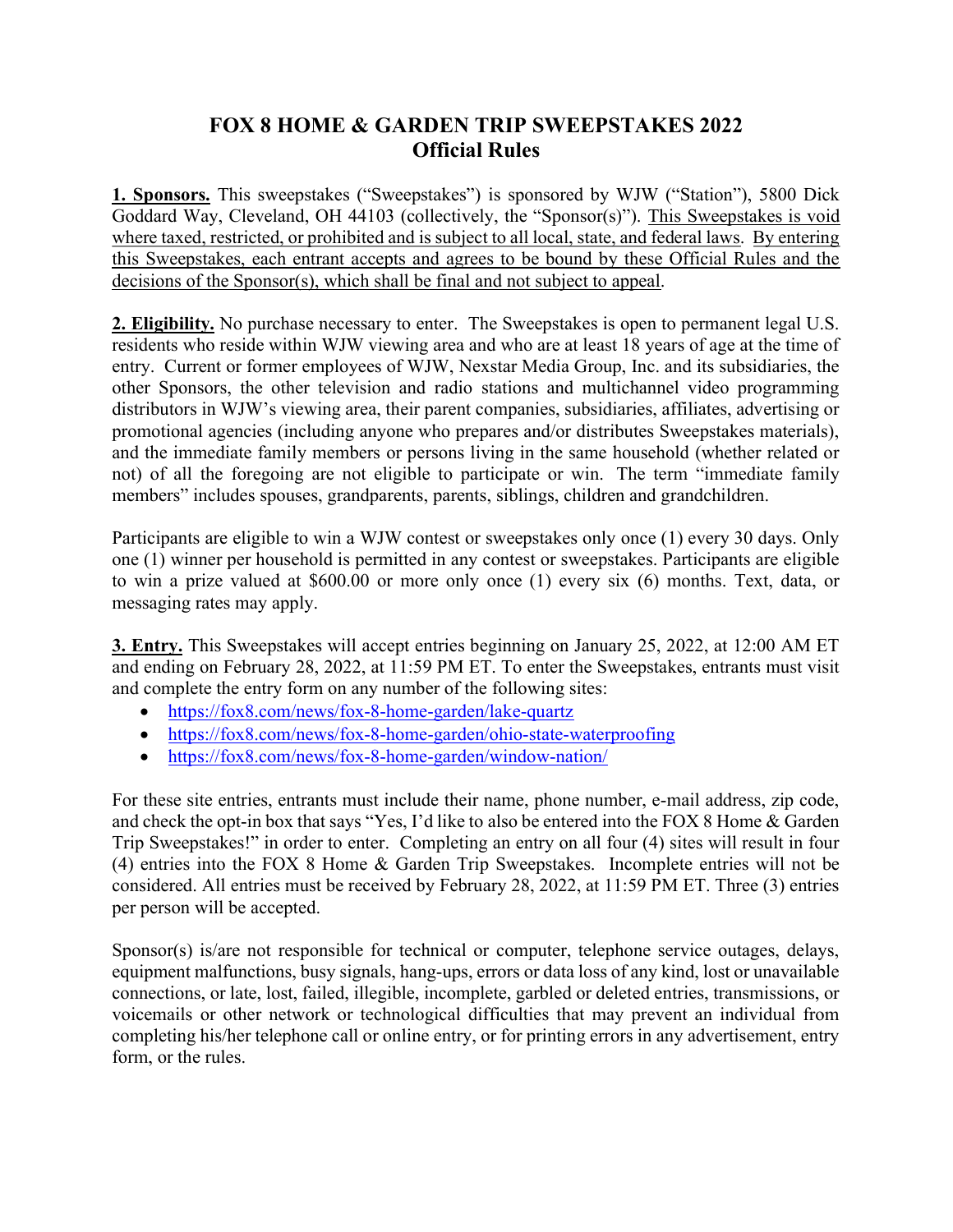An entrant may use only one email address to submit entries during the Sweepstakes. If an entrant uses multiple email addresses to submit more than one entry per day, the entrant will be disqualified. For entries submitted online, entries will be deemed made by the authorized account holder of the e-mail address submitted at the time of entry. The authorized account holder is the natural person who is assigned to the e-mail address by an Internet access provider, online service provider, or other organization that is responsible for assigning the e-mail address or the domain associated with the submitted e-mail address. Any automated or computer-generated entries, fake or duplicate identities, spam, or improper techniques (as determined by the Sponsor(s)) will be disqualified. Any questions regarding the validity, completeness, or number of entries submitted by an individual or the identity of the authorized account holder of an e-mail address, phone number, or social media profile shall be determined by Sponsor(s) in its/their sole discretion. The Sponsor(s) reserve(s) the right to disqualify any entrant who acts in a disruptive, harassing, vulgar, or unsportsmanlike manner, as determined by the Sponsor(s) in its/their sole discretion.

Entry materials that have been tampered with or altered are void. If the Sponsor(s) determine(s), in its/their sole discretion, that there is any suspected or actual tampering with the Sweepstakes (electronic or otherwise) or if technical difficulties (e.g. infection by computer virus, bugs, tampering, unauthorized intervention, fraud, technical failures, or any other causes beyond the control of Sponsor(s)) compromise the security, fairness, integrity or administration of the Sweepstakes, the Sponsor(s) reserve(s) the right to void the entries at issue and/or modify, suspend, cancel or terminate the Sweepstakes and conduct a random drawing to award the prize among all eligible entries received as of the termination date. If the Sweepstakes is terminated due to tampering or technical difficulties prior to its expiration date, notice will be posted online at fox8.com. Sponsor(s) reserve(s) the right to disqualify any entrant that tampers with the operation of the Sweepstakes or website or violates the Official Rules of the Sweepstakes. Entries not conforming to announced entry specifications will not be acknowledged or returned.

CAUTION: ANY ATTEMPT BY AN ENTRANT OR ANY OTHER INDIVIDUAL TO DELIBERATELY DAMAGE OR UNDERMINE THE LEGITIMATE OPERATION OF THE PROMOTION MAY BE A VIOLATION OF CRIMINAL AND/OR CIVIL LAWS AND SHOULD SUCH AN ATTEMPT BE MADE, THE SPONSORS RESERVE THE RIGHT TO PROSECUTE OR SEEK DAMAGES FROM ANY SUCH PERSON TO THE FULLEST EXTENT PERMITTED BY LAW.

By entering this Sweepstakes online, participants agree to fox8.com Terms of Use and the Privacy Policy located at fox8.com. All entry information becomes the property of the Sponsor(s), and entrants grant the Station the right to distribute all of their entry information to the other Sponsor(s). By entering, entrants grant the Sponsor(s) the right to broadcast and distribute their name, image, likeness, voice, entry materials, and biographical information in any media whatsoever, including on the air on the Station and on fox8.com, for any purpose whatsoever, worldwide, in perpetuity, without any further authorization from or compensation to the entrant. The Sponsors reserve the right to reject and disqualify any submissions that do not meet the terms and conditions of these Sweepstakes rules.

4. Odds of Winning. The odds of winning depend on the number of eligible entries received.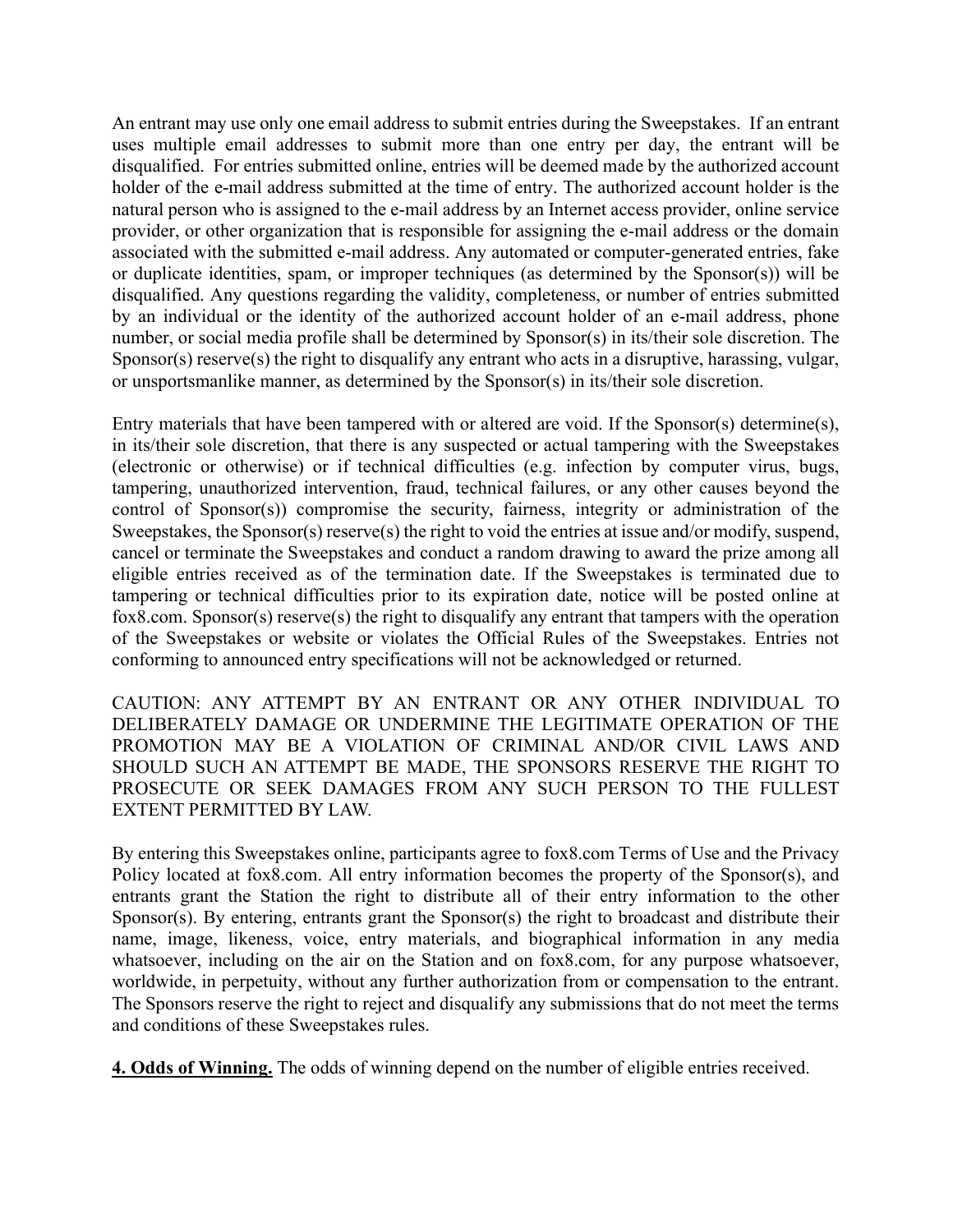5. Prize(s). There will be ONE (1) Grand Prize winner in this Sweepstakes. On March 1, 2022, at 10:00 AM ET, the winner will be randomly selected from all eligible entries received during the Sweepstakes. Winners will be notified that they won by phone and/or e-mail. The winners will receive a getaway for two (2) to Florida's Top Beach, Round-trip airfare for 2 adults to Tampa, FL , 3-Night hotel stay at the Tradewinds Island Resorts or Sirata Beach Resort on St. Petersburg Beach. The approximate retail value of the prize is \$3,500. Entrants can win only once. Entrants may choose to fly in and out of any major international airport.

Restricted dates of travel include: The weeks of Thanksgiving, Christmas, New Year's, Easter Week, Memorial Day, and Independence Day. Other holidays may be restricted based on availability given to PeakPro Marketing and will be disclosed to the grand prize winner upon making travel arrangements. Travel certificate is valid for one (1) year from April 1, 2022 – March 31, 2023.

The potential winners will be contacted by a representative of the Sponsors and must reply within 72 hours to maintain eligibility. If a potential winner cannot be contacted within this time period or fails to respond to any attempted contact, such potential winner will be disqualified, his/her entry will be declared null and void and the Sponsors reserve the right, in their sole and absolute discretion, to choose another potential winner by the process referred to above.

All results are unofficial until winner(s) is/are verified by the Sponsor(s). Prizes may not be exchanged, substituted, transferred or redeemed for other prizes by winner. Cash will not be awarded as a substitute for prize. Prizes are awarded 'as is' with no guarantees or warranties as to use, merchantability, or fitness for a specific purpose, and the Sponsor(s) is/are not responsible for defective prizes. Sponsor(s) reserve(s) the right to substitute a prize in their sole discretion without an on-air or off-air announcement, in which case a prize of equal or greater value will be awarded. Other terms and conditions may apply.

6. Conditions for Acceptance of the Prize(s). The Grand Prize winner must claim the prize(s) inperson at the WJW, located at 5800 Dick Goddard Way, Cleveland, OH 44103, during regular business hours (Monday – Friday from  $8$  AM ET – 5 PM ET). Prize(s) will not be mailed under any circumstances. The prize(s) must be claimed by March 30, 2022 at 5 PM ET or it/they will be forfeited. Winners will be required to provide a valid government issued photo identification card and to execute an affidavit of eligibility and publicity and liability release prior to receiving their prize(s). The Station may require the winner's guests, invitees, or travel companions to sign liability releases prior to receiving the prize. All unclaimed or rejected prizes will be forfeited. Failure by the winner(s) to respond to the Station's messages, calls, e-mails or other notification will lead to forfeiture of the prize(s). Failure to completely fill out and sign all waivers, releases, or forms requested by the Station will result in forfeiture of the prize(s). The Station then has the right, at its discretion, to award that prize to another winner using the method described above. A winner who forfeits any prize is not eligible to win another contest or sweepstakes conducted by the Station for thirty (30) days.

Payment of all federal, state and local taxes is the sole responsibility of the winners and the winners may receive an IRS 1099 Form or equivalent from the Sponsor(s). The Sponsor(s) will report any individual winnings over \$600 (in cash or fair market value of goods or services) in a one-year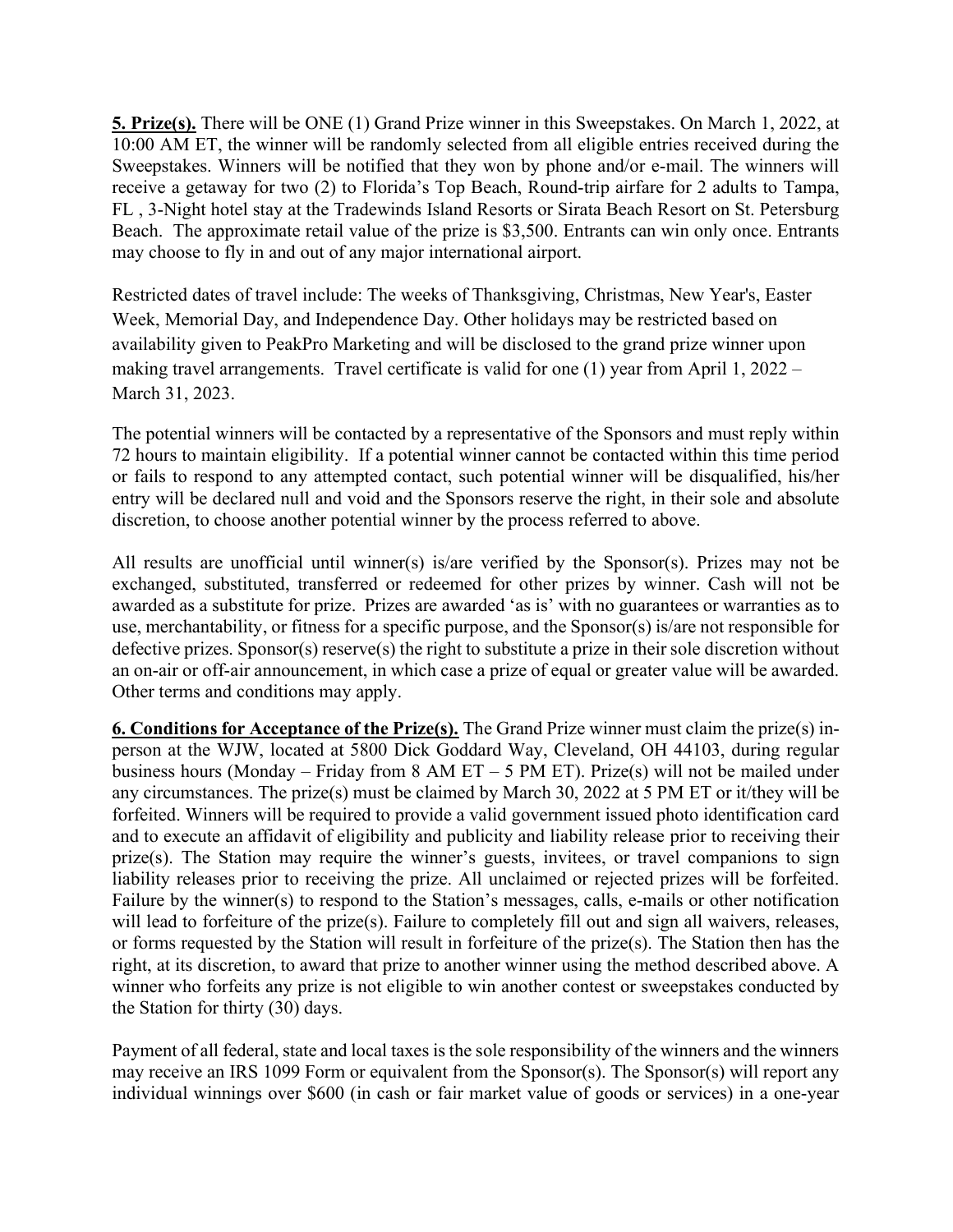period to the Internal Revenue Service. Winners are required to fill out any tax forms requested by the Sponsor(s) in order to receive their prize(s).

Winners will be solely responsible for any and all license and registration fees, accommodations, transportation costs, gratuities and all other items of an incidental nature. All expenses on receipt and use of prize(s) are the sole responsibility of the winner(s), the Sponsor(s) is/are not responsible for any weather changes or extenuating circumstances relating to a prize received. The Sponsor(s) is/are not responsible for replacing or reimbursing winners with any form of compensation for events that are delayed or canceled. All delays and cancellations are deemed beyond the control of the Sponsor(s). This includes, but is not limited to, event cancellations, trip schedule changes, flight cancellations, changes in travel arrangements, travel delays of any form and duration, game cancellations and delays, as well as all acts of nature. The Sponsor(s) is/are not responsible for any expenses incurred by Sweepstakes winners as a result of such delays or cancellations. Sponsor(s) will not be responsible for failure to supply the prize(s) by reason of any force majeure events, such as acts of God, war, terrorist attacks, unusually severe weather, labor strikes, or other causes beyond the control of the Sponsor(s).

By accepting the prize, the winner agrees to have their name, voice, likeness, biographical information, and entry materials used in any advertising or broadcasting material relating to this Sweepstakes, and in any media whatsoever, including the Station and on fox8.com for any purpose whatsoever, worldwide, in perpetuity, without any further authorization or compensation to the winner(s).

7. Social Media. For contests or sweepstakes conducted or promoted on Facebook, Twitter, Instagram, YouTube, Snapchat, iHeartRadio, or any other social media website (each a "Social Media Site" and collectively the "Social Media Sites"), the Sponsors reserve the right to void any entrant's entry in the Sweepstakes for failure to abide by the guidelines, policies, or procedures of the applicable Social Media Site, and to delete or remove any of entrant's related "Likes," comments, posts, tweets, videos, photos, user generated content, or other electronic messages, communications, or submissions at their discretion. The Sponsors also reserve the right to block, ignore, report, and/or completely prevent any entrant, account, user, or profile from accessing the Sweepstakes and/or the Sponsors' profile(s), account(s), website(s), blog(s) or handle(s). This Sweepstakes is in no way sponsored, endorsed or administered by, or associated with the Social Media Sites. By entering this Sweepstakes, entrants agree to release and hold the Social Media Sites harmless from any or all claims, liability, damages, judgments, fines, costs, expenses related to or associated with their participation in this Sweepstakes. Entrants understand that by loggingin to the applicable Social Media Site, that they agree to comply with the Social Media Site's Terms of Service, and that their personal information is subject to the Privacy Policies and information collection practices of the Social Media Site. Entrants agree that the Sponsors are not responsible for the collection, disclosure, transfer, or dissemination of their personal information, whether directly or indirectly, by third party advertisers, marketers, or any other transferees. For entries submitted through the Social Media Sites, the Sponsors may be limited to using the information in a manner set forth by the Social Media Sites and in no other way.

8. Limitation on Liability. Sponsor(s) disclaim(s) all liabilities to the winner(s) with respect to receipt and use of the prize(s). Winners and their guests or travel companions, by acceptance of their prize(s), agree to release and hold the Sponsor(s) and its/their affiliated companies,